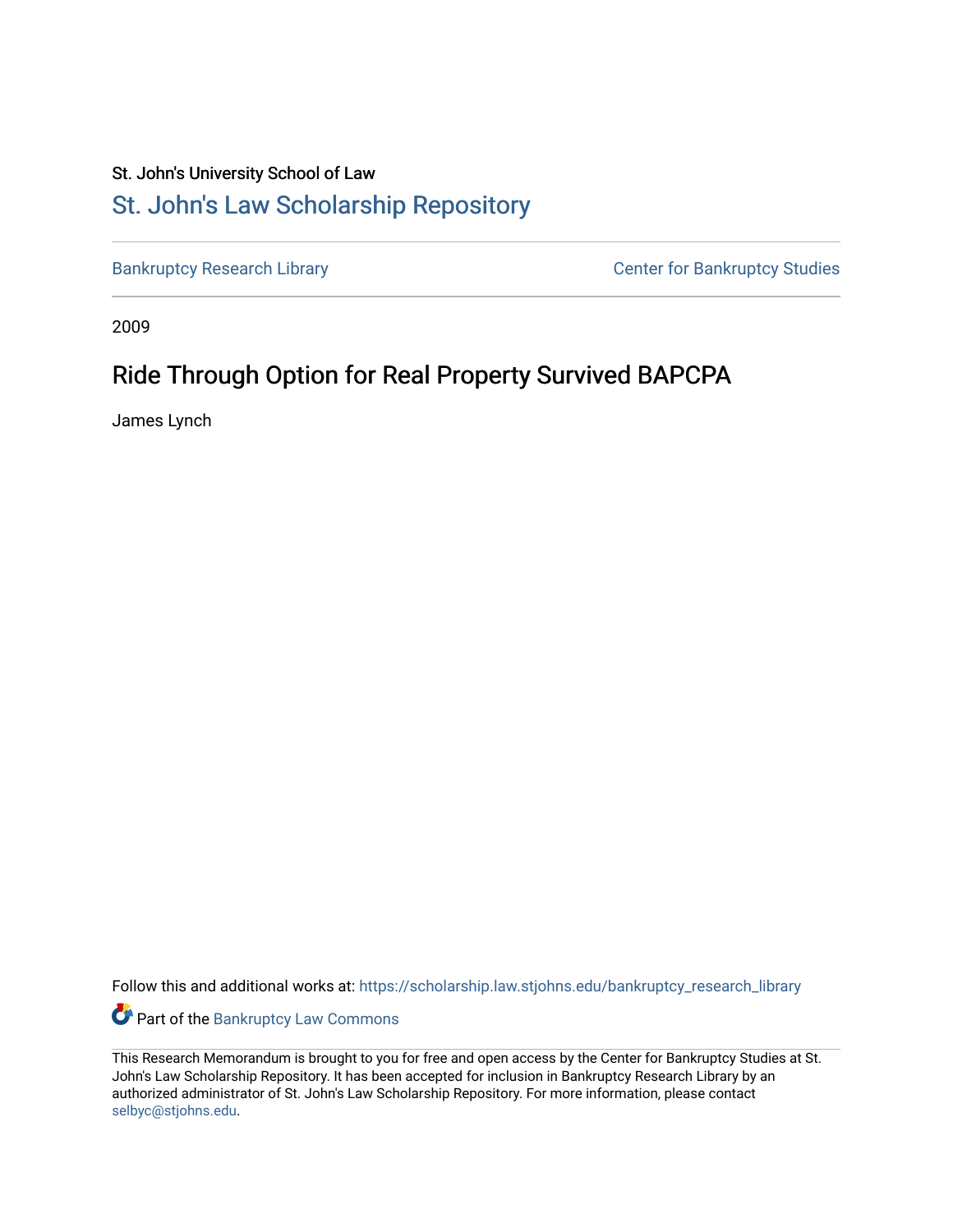

St. John's Bankruptcy Research Library

**SCHOOL** OF LAW

A project of St. John's School of Law and the American Bankrupcty Institute Law Review

2009

Volume I

**No. 21** 

## **Ride Through Option for Real Property Survived BAPCPA James Lynch, J.D. Candidate 2010**

The Bankruptcy Abuse Protection Act of 2005 ("BAPCPA") largely eliminated the socalled "ride through" option for security interests in personal property; however, for nearly two years there was no clear indication as to whether the ride through option still existed for security interests in real property. Recently, in In re Caraballo, the Connecticut Bankruptcy Court confronted this uncertainty head on and determined that the ride through option still exists for real property. 386 B.R. 398, 400 (Bankr. D. Conn. 2008). Importantly for bankrupt individuals, utilizing the ride through option allows them to "keep their property during and after bankruptcy by remaining current on their payments, which prevents creditors from imposing harsher terms on debtors during the bankruptcy process." Christopher M. Hogan, Note, *Will the Ride Through-Ride Again?*, 108 COLUM. L. REV. 882, 883 (2008).

In coming to its conclusion that the ride through option exists for real property, the court in Caraballo looked at the statutory language of 11 U.S.C.A. § 521(a)(6) (2005) and 11 U.S.C.A. § 362(h)(1) (2005) as amended by BAPCPA, congressional intent, and case law from other circuits. Caraballo at 402. Applying its conclusion, the court held that the mortgage holder could not foreclose on the debtor who did not reaffirm as long as payments continued on the mortgage. Id. Following the lead of other circuits and applying its own reasoning, the Connecticut Bankruptcy Court gave a clear indication to practitioners in the Second Circuit that,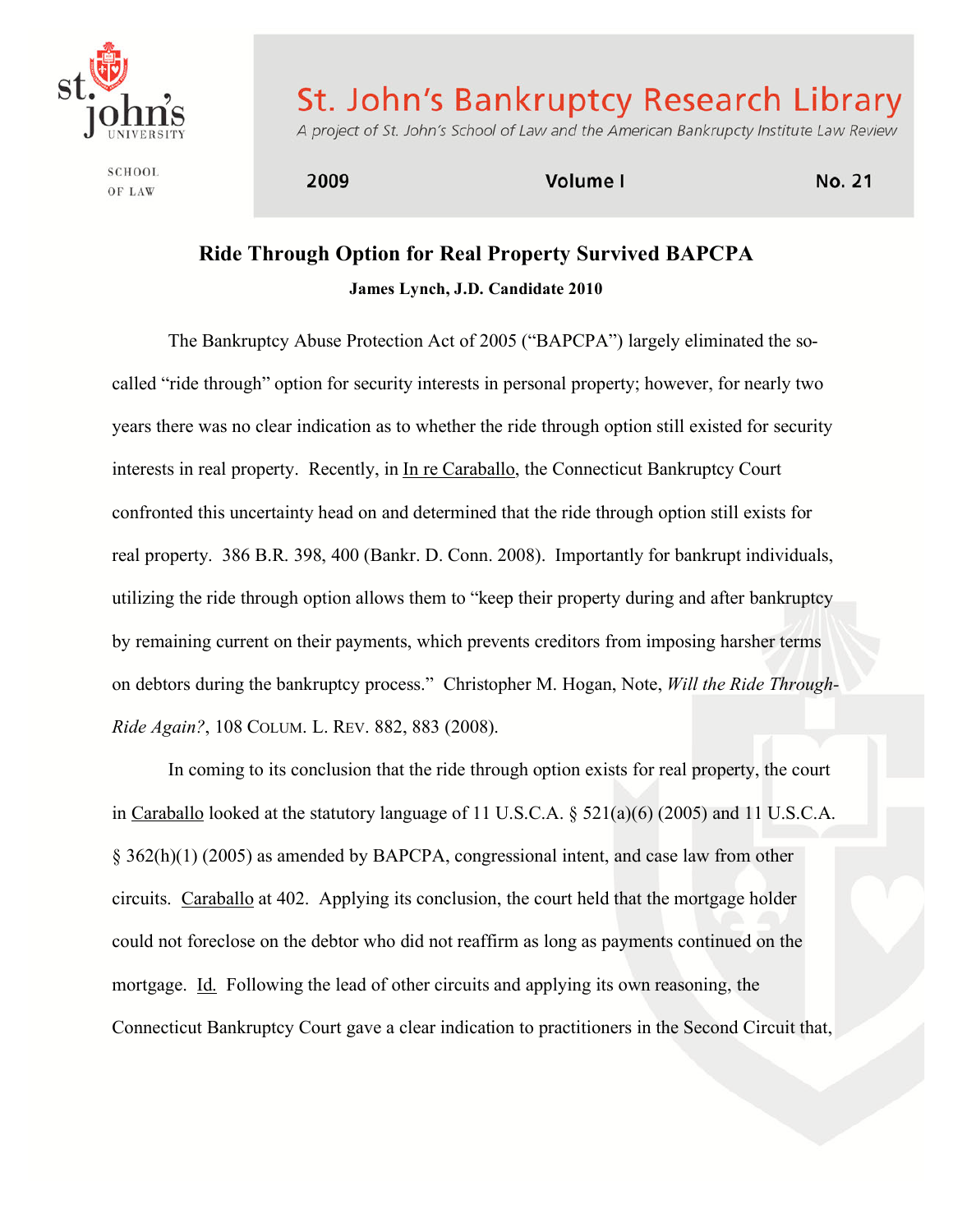although the ride through option no longer exists for personal property, it still exists for real property.

Part I of this memo will examine the background of the real property and the personal property ride through options in the Second Circuit before BAPCPA. Part II will outline a few major changes from BAPCPA to the code that affected the ride through options. Next, in Part III, Section A, the facts and procedure of Caraballo will be presented. Section B is an in-depth look at the reasoning the court applied in reaching its conclusion. In coming to its conclusion, the court took three things into account: statutory language, congressional intent, and case law from other circuits dealing with the same issue. Part IV will examine subsequent case law reflecting the outcome of Caraballo. Finally, in Part V, this memo will analyze the outcome of this decision and the effects it will have on practitioners.

## **I. The Real Property and the Personal Property Ride Through Options in the Second Circuit Prior to BAPCPA**

Prior to BAPCPA, Second Circuit authority established that a ride through option existed for security interests in both personal property and real property. See BankBoston, N.A. v. Sokolowski (In re Sokolowski), 205 F.3d 532, 534 (2d Cir. 2000) (relying on reasoning that a "debtor who is current on loan obligations [is permitted] to retain the collateral and keep making payments under the original loan agreement"); Capital Commuc'ns Fed. Credit Union v. Boodrow (In re Boodrow), 126 F.3d 43, 53 (2d Cir. 1997) (finding bankruptcy code "does not prevent a bankruptcy court from allowing a debtor who is current on loan obligations to retain the collateral and keep making payments under the original loan agreement").

Although Sokolowski and Boodrow were dealing with personal property, the reasoning was applicable to both personal property and real property. The court in Caraballo noted that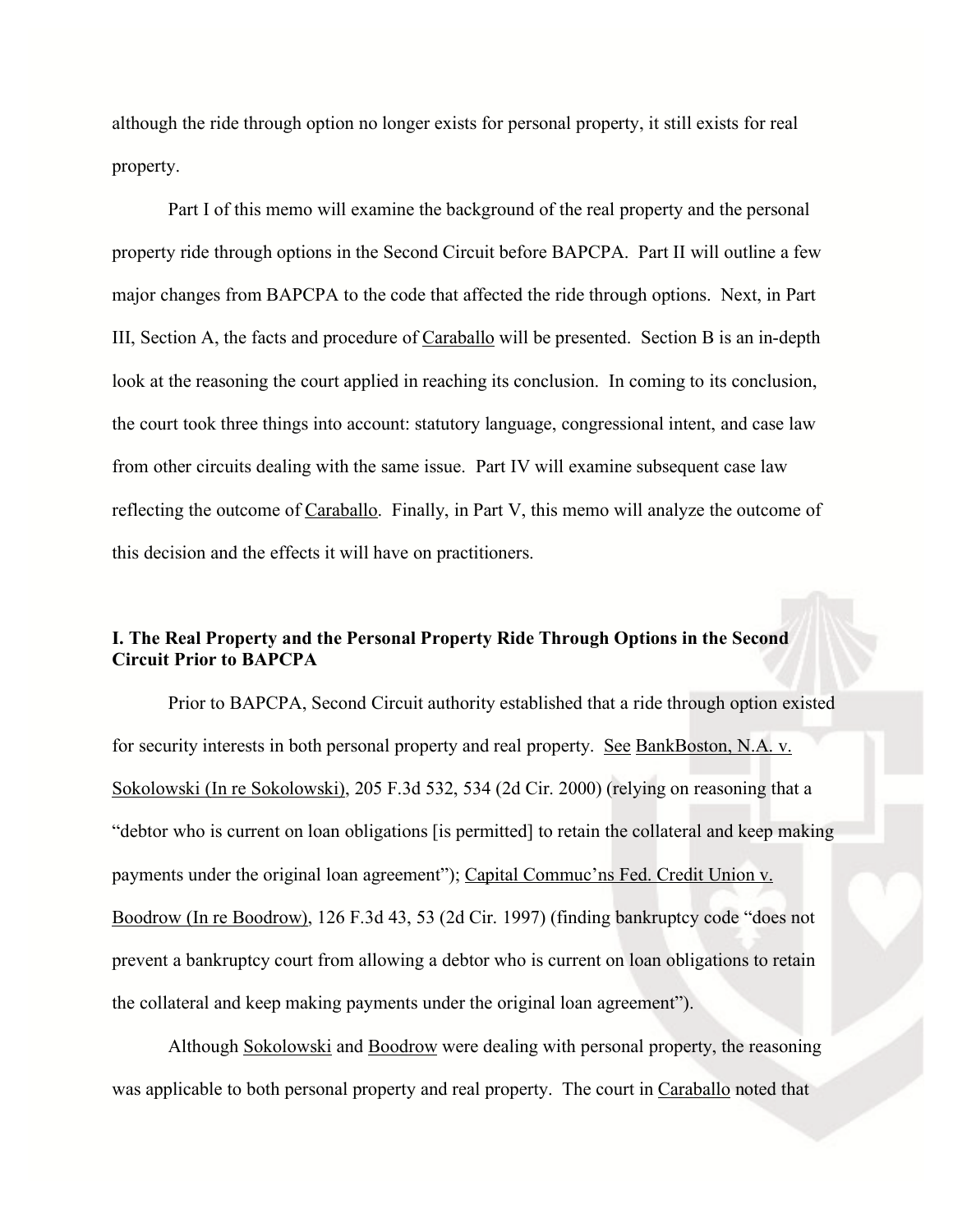"those decisions were [not] limited to loans secured by personal property. In at least one instance, the Second Circuit Court of Appeals affirmed the ride through option on a loan secured by real property . . . . Furthermore at least one court has applied the **Boodrow** rationale to a case involving real property." In re Caraballo, 386 B.R. at 401 n. 5 (internal citations omitted). In 1999, in In re Suarez, the Second Circuit Court of Appeals effectively allowed a ride through option for real property when it denied that creditor's motion to compel. In re Suarez, No. 98- 5034, 1999 WL 753381 (2d Cir. 1999). Similarly, in In re Gaines, the court remarked that the code "includes an implied fourth option . . . in addition to the expressed options of reaffirmation, redemption, and surrender." In re Gaines, 243 B.R. 221, 224 (Bankr. N.D.N.Y. 1999). That court specifically stated that the rationale used to imply the fourth option, the ride through, applied for real property in the Second Circuit. Id. at 224 n. 7. In conclusion, despite the major Second Circuit authority that is cited in Caraballo examining personal property, the reasoning also applies to real property.

### **II. Changes because of BAPCPA**

BAPCPA amended 11 U.S.C.A.  $\S$  521(a)(6) and 11 U.S.C.A.  $\S$  362(h)(1) to substantially change the ride through option by eliminating it as an option for personal property. Both sections of the code clearly state that the ride through option no longer exists for a chapter 7 debtor's personal property. 11 U.S.C.A. § 521(a)(6) ("[I]n a case under chapter 7 of this title in which the debtor is an individual, not retain possession of *personal property* as to which a creditor has an allowed claim for the purchase price secured in whole or in part by an interest in such *personal property* unless . . . .") (emphasis added); 11 U.S.C.A. § 362(h)(1) ("In a case in which a debtor is an individual, the stay provided by subsection (a) is terminated with respect to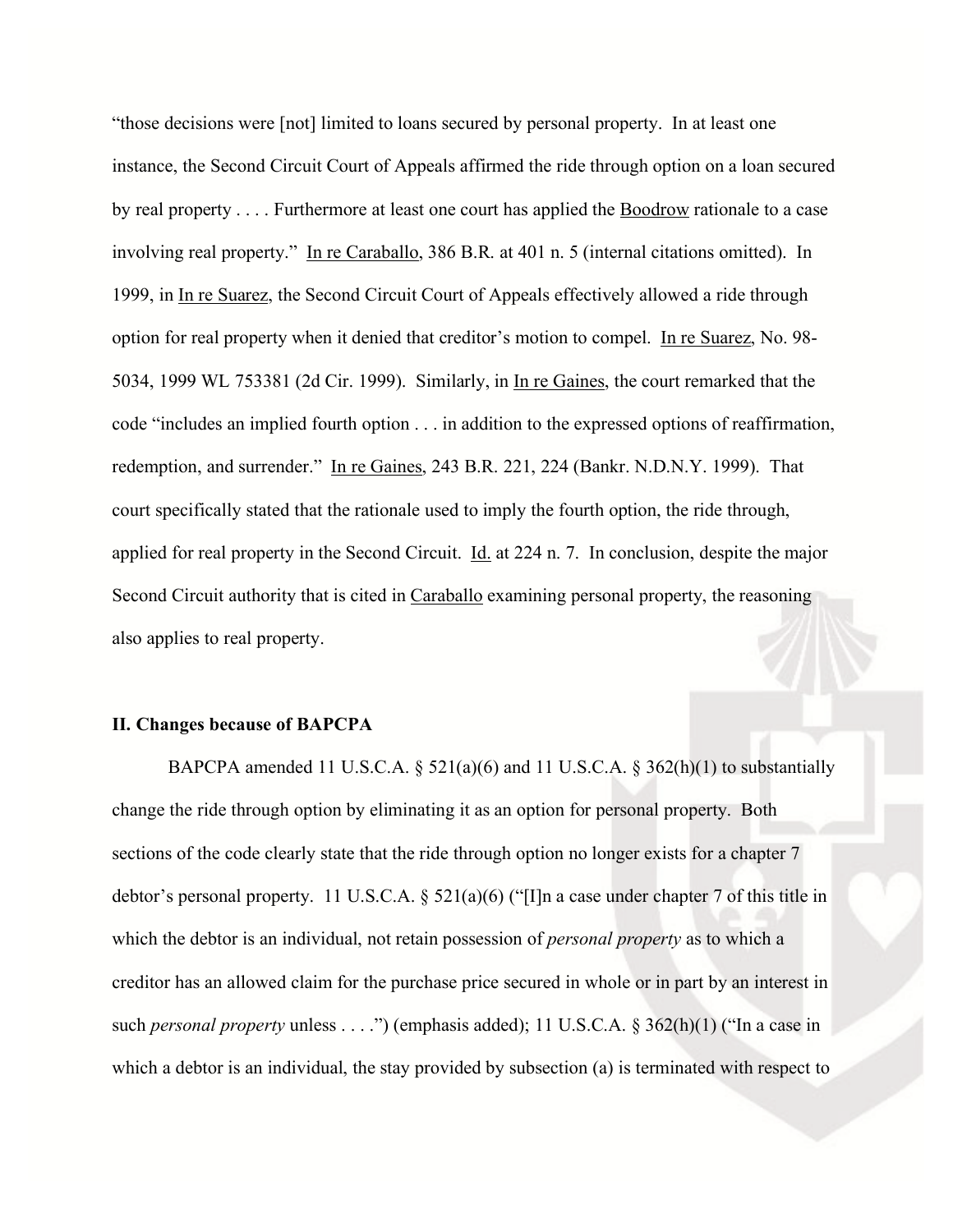*personal property* of the estate . . . .") (emphasis added); <u>see Caraballo</u>, 386 B.R. at 401. With respect to personal property, BAPCPA makes it clear that the debtor has three options: surrender, redeem, or reaffirm; there is clearly no longer a fourth option: the ride through option. 11 U.S.C.A. § 362(h)(1)(A) ("debtor will either surrender such personal property or retain it and, if retaining such personal property, either redeem such personal property . . . or [reaffirm].").

However, BAPCPA did not expressly eliminate the real property ride through option. Without express language taking away the fourth option for real property, the court in Caraballo had to make a decision. The court could have interpreted BAPCPA as taking away the ride through option for all property. On the other hand, the court could have viewed the BAPCPA amendments as only affecting the ride through option for personal property. Luckily for debtors, the court chose to interpret the BAPCPA amendments as not taking away the ride through option for real property.

Before BAPCPA, lack of ambiguity in the case law allowed attorneys to confidently advise clients in this area; however, BAPCPA added uncertainty into the equation, which left practitioners doubtful that the case law was still authoritative on the subject of ride through options for real property. The previous case law had first established that the ride through option existed for personal property. The ride through option was extended to real property by the courts applying the same rationale used for the personal property ride through option. The changes to the code from BAPCPA raised the question as to whether the previous tendency to use the same rationale for personal property and real property should persist. The potential new treatment arose because the ride through option for personal property was specifically addressed in BAPCPA, and real property was not mentioned.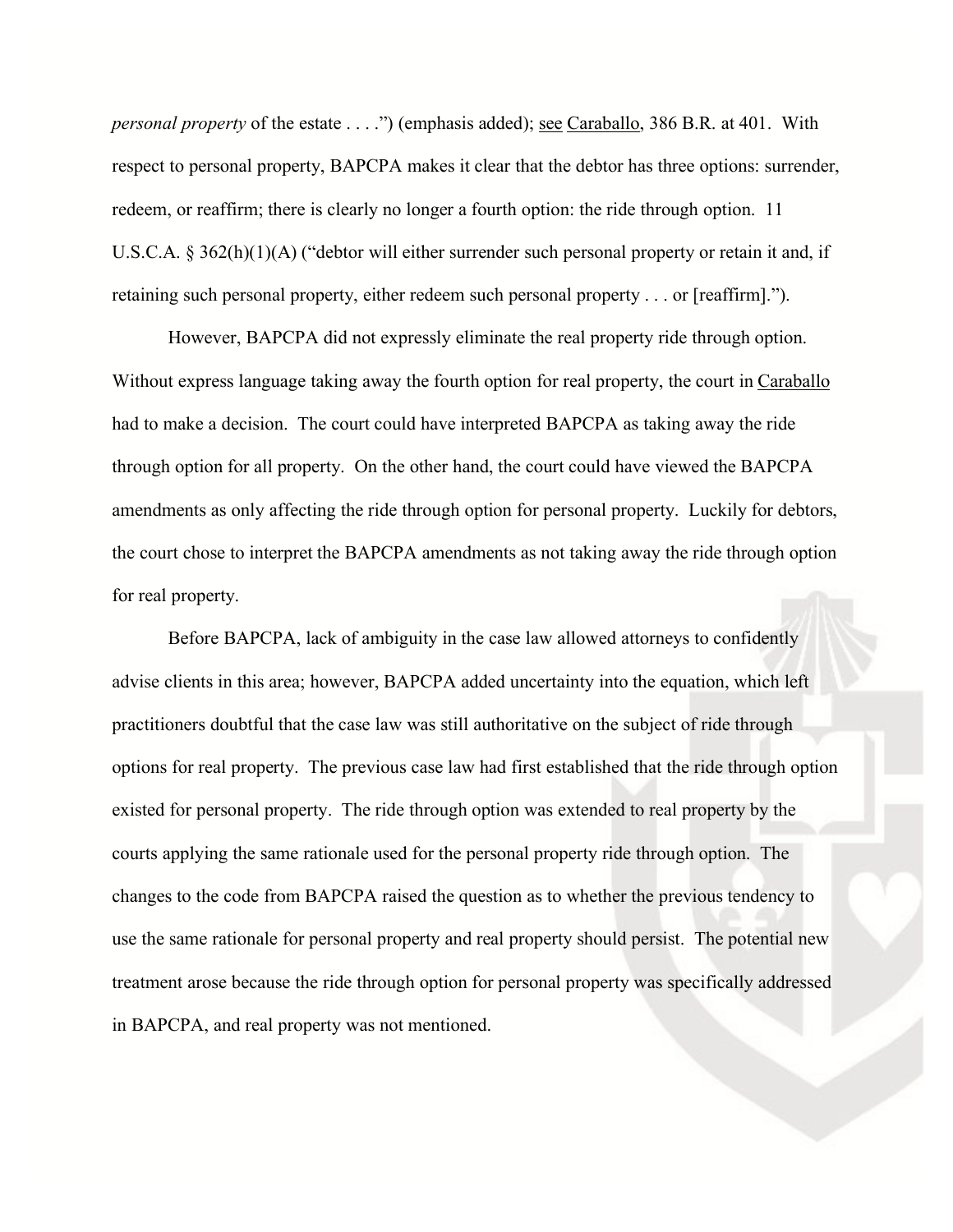### **III.** *In re* **Caraballo**

Originally, the debtor in Caraballo sought to reaffirm the debt owed to the creditor, and the debt that the debtor was seeking to reaffirm was secured by real property mortgages. In attempting to do this, the debtor in Caraballo filed two reaffirmation agreements. Caraballo, 386 B.R. at 400. At a hearing where the creditor did not appear, the court orally granted the debtor's motion and later issued orders approving the reaffirmation agreements. Id. After originally allowing the reaffirmation agreements, the court vacated its orders sua sponte. Id. The court vacated the orders based on the best interests of the debtor. Id. In analyzing the best interests of the debtor, the court raised an issue that needed to be dealt with before deciding whether the reaffirmation agreements should be granted. The issue was whether Boodrow and Sokolowski remained "binding authority that . . . a debtor has an option ('the ride through option') to retain real property collateral and maintain performance under the subject loan documents." Id. A subissue the court addressed was whether "the secured creditor may not foreclose based solely on the debtor's filing of the bankruptcy petition and failure to reaffirm." Id.

The court in Caraballo focused its inquiry about the possible existence of the real property ride through option in the Second Circuit on three areas: the statutory language of 11 U.S.C.A.  $\S$  521(a)(6) and 11 U.S.C.A.  $\S$  362(h)(1) as amended by BAPCPA, congressional intent, and case law from other circuits. Caraballo at 402. It was clear that if the ride through option still existed, it would be in the best interests of the debtor. The best interests of the debtor would be preventing the creditor from foreclosing the debtor's property or including unfavorable terms in a reaffirmation agreement.

The first area that the court explored was the statutory language of 11 U.S.C.A. §  $521(a)(6)$  and 11 U.S.C.A. § 362(h)(1) as amended by BAPCPA. It states that the ride through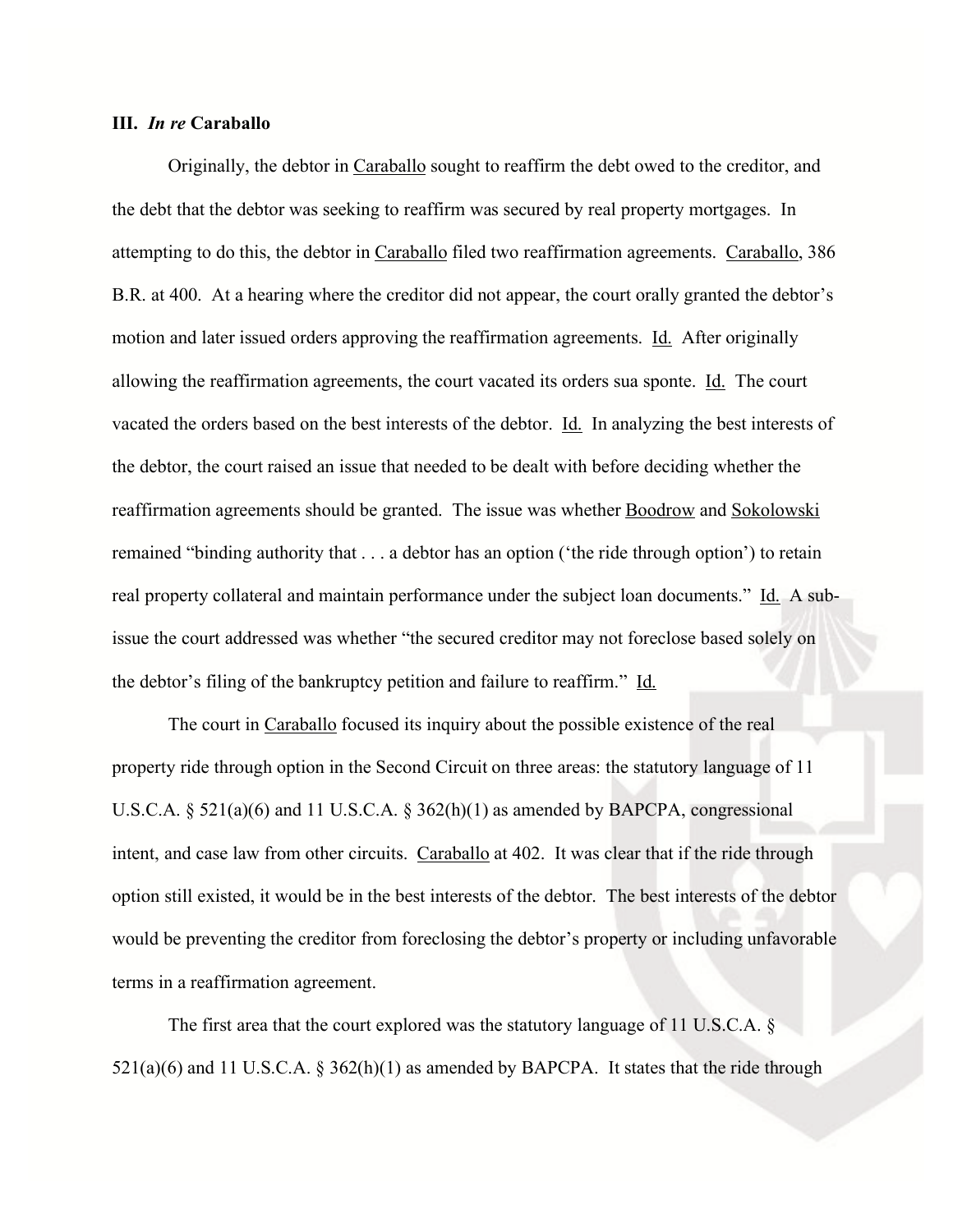option does not exist for personal property. The code does not say "property," but rather, it makes a clear distinction; the subcategory known as personal property is the class of property it addresses. A debtor can no longer utilize the ride through option for personal property during bankruptcy proceedings. See supra Part II. The court focused on the wording of the code as amended by BAPCPA, and it emphasized the words "personal property" in the amended code as a reason why the ride through option for real property was not eliminated. Caraballo, 386 B.R. at 401. After its initial plain language interpretation of the two sections of the code, the court continued its inquiry by looking at Congressional intent.

The second area that the court explored was the congressional intent in passing BAPCPA. Prior to enacting BAPCPA, Congress was aware that the option existed for both personal property and real property, and the language of the anti-ride through BAPCPA amendments specifically eliminated it for personal property only. Caraballo, 386 B.R. at 401; see supra Part II. Upon analyzing Congress's intent when it passed BAPCPA, the court pointed out that "[t]he court assume[s] that Congress passed each subsequent law with full knowledge of the existing legal landscape." Caraballo, 386 B.R. at 402 (internal quotation and citation omitted). Therefore, the court in Caraballo assumed that Congress knew the existing legal landscape in the Second Circuit.

Assuming that Congress knew the existing legal landscape, it is important to clarify the exact landscape of the time. The legal landscape at the time was that a ride through option was available for both personal and real property. See Sokolowski, 205 F.3d at 534; Boodrow, 126 F.3d at 53; supra Part I. Therefore, according to the court in Carraballo, Congress knew that the ride through option existed for both real and personal property, yet it only eliminated the ride through option for personal property in the statute. Therefore, "Congress was aware that there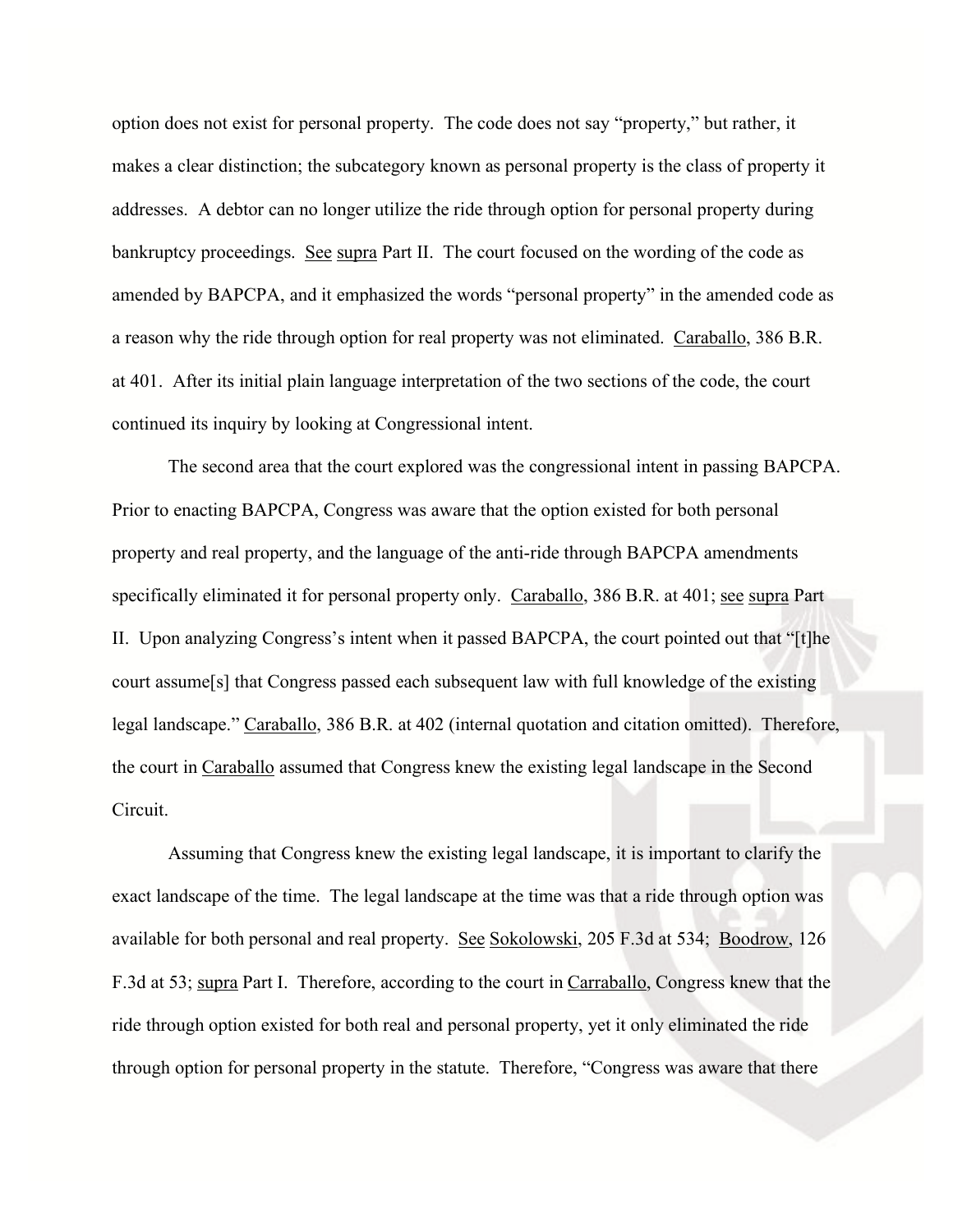was a ride through option for real property and intended to leave it intact post-BAPCPA." Caraballo, 386 B.R. at 402.

Finally, the third area that the court explored was the precedent from other courts' analyses of the effect of BAPCPA on the ride through option for real property. The court found support for its holding in bankruptcy court decisions from other circuits, which have also recognized that while the personal property ride through option has been abrogated, the real property ride through option still exists. See In re Wilson, 372 B.R. 816, 820 (Bankr. D.S.C. 2007) (finding that the ride through option exists even after BAPCPA for real property only); In re Bennett, No. 06-80241, 2006 WL 154082, at \*1 (Bankr. M.D.N.C. 2006) (finding that the abrogation of the personal property ride through option does not apply to the real property ride through option). While these decisions did not control the court in Caraballo, they provided examples of how other circuits had dealt with the same issue. Thus, the court in Caraballo relied, in part, on those cases for support.

In its holding, the court established that the ride through option still exists for real property after BAPCPA in the Second Circuit, and the creditor could not foreclose simply because the debtor did not reaffirm. Caraballo, 386 B.R. at 402. Under the ride through, a debtor whose real estate mortgage is not in default does not have to reaffirm the debt or surrender the real estate.  $\underline{Id}$  at 400. The debtor can retain the real estate by continuing to make the scheduled mortgage payments. Id. Thus, since the debtor in Caraballo was not in default, the court disapproved the debtor's mortgage reaffirmation agreements as not being in her best interests "because she could retain the subject real property without reaffirming the [d]ebt." Id. at 402.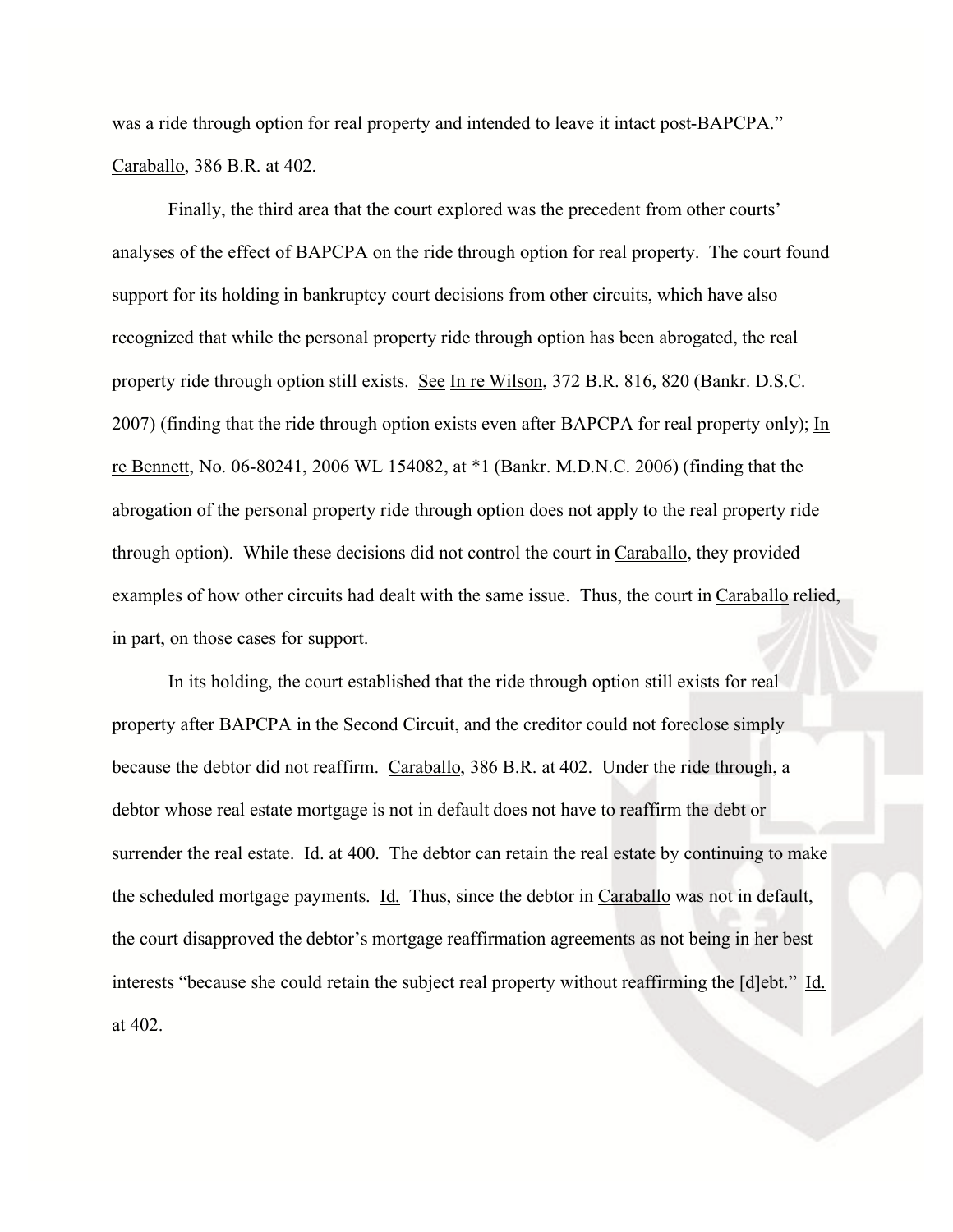### **IV. Subsequent Case Law**

The decision by the court in Caraballo has had an effect on federal and bankruptcy courts. Some courts have not yet addressed the issue of the ride through option in real property, and some courts have acknowledged that it is an issue that will eventually have to be determined. See In re Schmidt, 397 B.R. 481, 486 (Bankr. W.D. Mo. 2008) (acknowledging that the ride through option may still exist for real property after BAPCPA, but leaving it to be resolved by a case that deals specifically with the issue of ride through options for real property); In re Jones, 397 B.R. 775, 787-88 (S.D. W. Va. 2008) (finding that the ride through option was terminated for personal property by BAPCPA, but also noting that there are instances where a ride through option may still exist, such as the situation presented by Caraballo).

At least one court has agreed with the court in Caraballo that the ride through option still exists in the same way it existed before BAPCPA, and therefore, reaffirmation agreements are not in debtors' best interests. See In re Waller, 394 B.R. 111, 114 (Bankr. D.S.C. 2008) (citing Caraballo in the process of coming to the conclusion that reaffirmation agreements were not in those debtors' "best interests because [d]ebtors can retain real property without reaffirming the debt"). Clearly, the issue of the existence of the ride through option for real property after BAPCPA is a pertinent issue in many jurisdictions.

#### **V. Moving Forward**

In the current environment where it is not uncommon that a mortgage exceeds the value of the home, the debtor has few desirable options. While reaffirmation can preserve the home, the debtor must agree to pay the full debt, an amount that may greatly exceed the home's current value. In addition, the lender may insist upon inserting new terms into the reaffirmation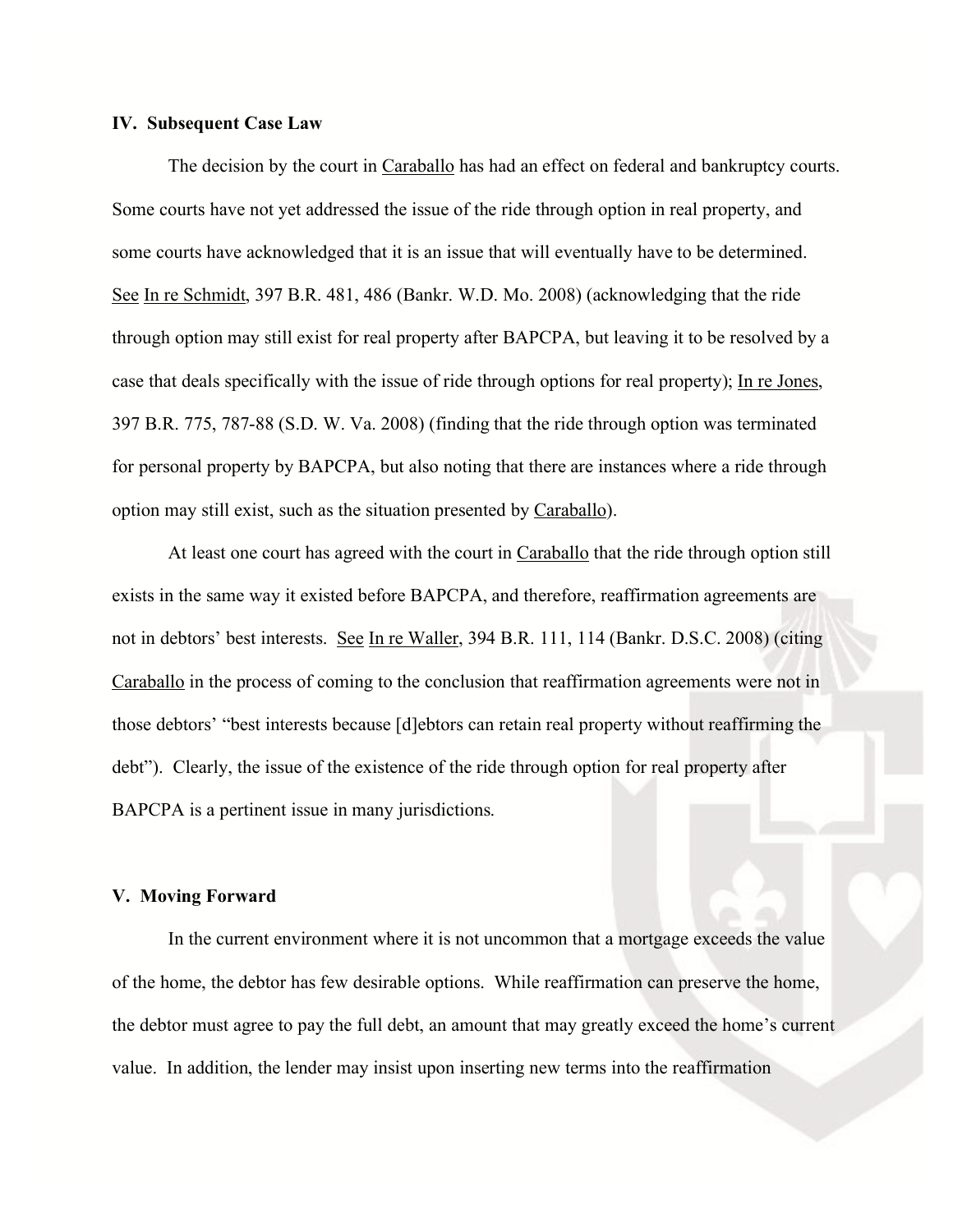agreement. Further, since most home mortgages cannot be modified in bankruptcy, the debtor can do little more than reinstate the mortgage on its original terms in a Chapter 11 or Chapter 13 case. At least in those cases where the debtor is not yet in default, the ride through allows the debtor to remain in the home as long as scheduled mortgage payments are made, without giving up the right to discharge the underlying debt. The effect is to convert the mortgage into a nonrecourse obligation.

The holding in Caraballo is important because it gives debtors an additional option to retain their homes. Before this holding and after BAPCPA, chapter 7 debtors clearly had three options concerning personal property, but it was unclear how many options existed for real property. In Caraballo, the court was faced with the choice of either limiting the options of a chapter 7 debtor when dealing with real property or allowing chapter 7 debtors to keep the ride through option as a tool for easing the burdens that result from bankruptcy.

Furthermore, several practitioners have written articles in reaction to the Caraballo holding that the ride through option for real property still exists after BAPCPA. New York Bankruptcy Lawyer Jay Fleischman reacted to the holding in Caraballo from the side of creditors by stating that "the secured creditor is left with nothing but an empty bed; no automatic stay, but no ability to repossess in the face of current payments." Jay Fleischman, Ride Through is Alive and Well in the Second Circuit . . . Kind of, (May 5, 2008) http://www.newyorkbankruptcylitigation.com/tag/caraballo/. Linda J. St. Pierre, of America's Mortgage Banking Attorneys, took a more sympathetic approach toward debtors by commenting that "[w]ith this decision, debtors who are current with their real property mortgage payments may now be able to avoid entering into reaffirmation agreements without fear of having their property foreclosed." Linda J. St. Pierre, Conn. Rules "Ride-Through" Option re Real Property is Available Post-BAPCPA, (2008)